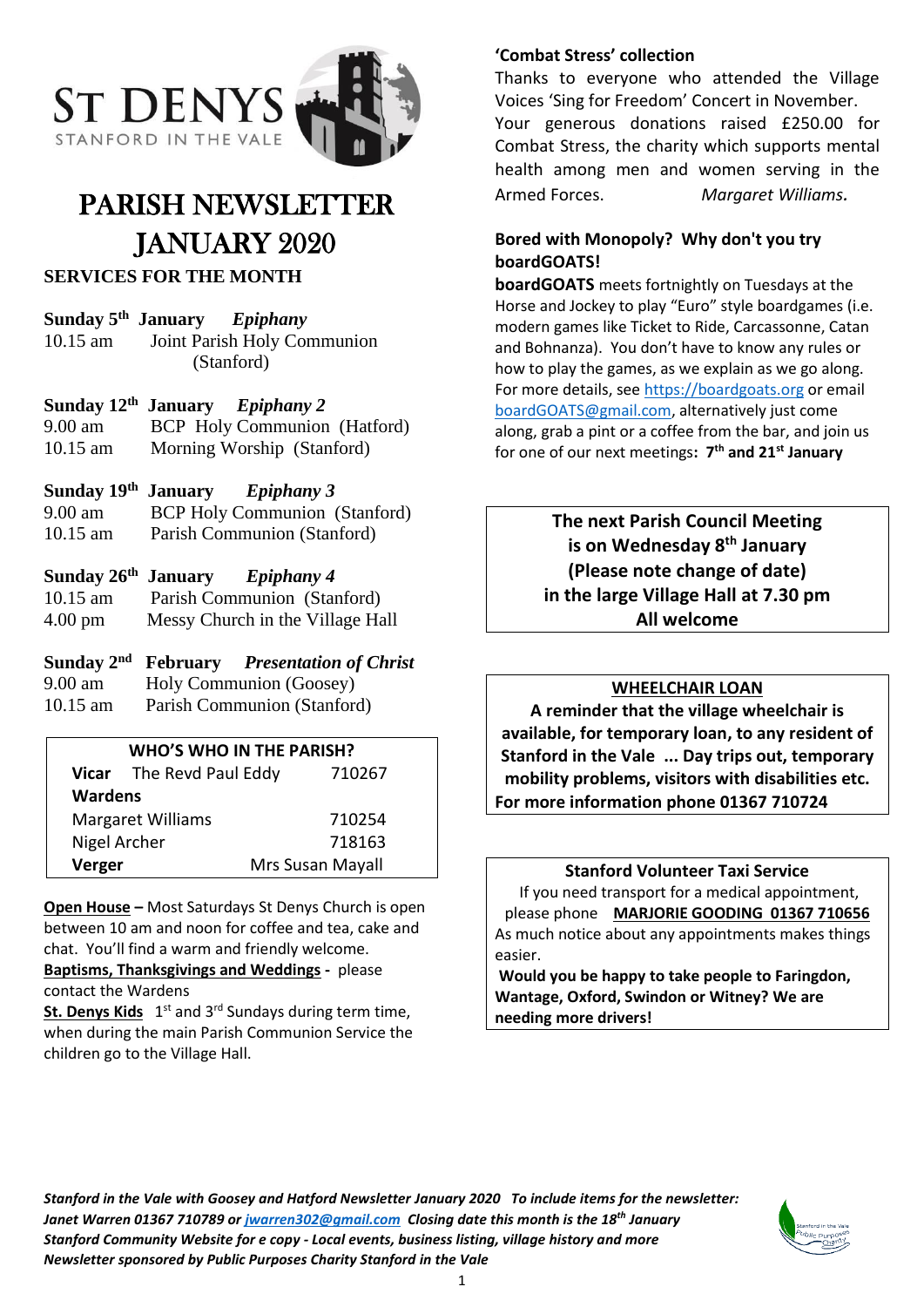#### **AGE UK OXFORDSHIRE**

Anne Collins, Local Community Information Networker, visits The Coffee Shop from 10am -12.00am on the 2nd Wednesday of each month.

**Her next visit will be on the 8th January.** Anne will be on hand to answer any age related questions you may have and is always happy to have a chat. Just drop by, she would love to meet you.

**Over 50's Keep Fit class** Thursdays 10am-11am Stanford in the Vale Village Hall £5 per session

#### **Chatterbox Small Village Hall Every Thursday from 10 – 12 noon**

All are welcome to call in for a drink, catch up with friends or meet new ones. Occasional raffles, quizzes and bring and buy.

## **FARINGDON & DISTRICT U3A IN JANUARY 2020**

U3A will hold its **January Japes** in the Faringdon Corn Exchange on **Thursday 9th January at 12.15 for 12.30 start.** Full details of the 2 course menu will be found in the winter newsletter or at the December meeting. The cost of the meal will be £16.00 to include tea, coffee and a glass of wine or a soft drink. The deadline for booking is  $30<sup>th</sup>$  December.

The meal will be followed by a presentation on "**My Walk to Freedom"** from **Mr Al Sylvester** at 2.30pm. He will talk about his unsupported walk from Land's End to John O Groats. Afterwards refreshments will be available. All members are welcome but visitors are required to pay £1.50.

Further information can be found on the web site <https://faringdondistrictu3a.com/> or from the chairman Margaret Brown on 01367 615 385.

#### **Fairtrade Stall**

**Saturday 11th January** 10am - 12 noon St Denys' Church Fairtrade food, drink and gifts from the Mustard Seed shop in Faringdon.

## **Step up to Balance**

New class focusing on exercises for the more mature student. £10 a session. Contact Claire for more details – 07712 634848 [smartptoxon@gmail.com](mailto:smartptoxon@gmail.com)

#### **Stanford Art Group Monday 13th January**

Bring Your Own Work - a chance to work on your own project (snow scenes) with help and advice from others Stanford in the Vale Village Hall 7.30-9.30

#### **STANFORD IN THE VALE AND DISTRICT LOCAL HISTORY SOCIETY**

Meeting: **14th January 2020, 7:45pm** Stanford in the Vale Village Hall, small hall Topic: "Oxfordshire and the Spanish Civil War" Speaker: Liz Woolley Visitors welcome (£3 entrance) Refreshments and raffle Further information: Contact Phil Morris, 01367 710285

#### **STANFORD IN THE VALE W I**

Our next meeting is on **Wednesday 15th January 7.30pm at Stanford Village Hall** The Speaker will be **Richard Marfell** who will talk to us about **Health and Wellbeing** (Welcome advice after the Christmas indulgences!) Visitors are more than welcome to join us - £4 entry fee.

**Scramblers Thursday 16th January 9.00-10.30** In the Church All toddlers and carers welcome

*Stanford in the Vale with Goosey and Hatford Newsletter January 2020 To include items for the newsletter: Janet Warren 01367 710789 or [jwarren302@gmail.com](mailto:jwarren302@gmail.com) Closing date this month is the 18th January Stanford Community Website for e copy - Local events, business listing, village history and more Newsletter sponsored by Public Purposes Charity Stanford in the Vale*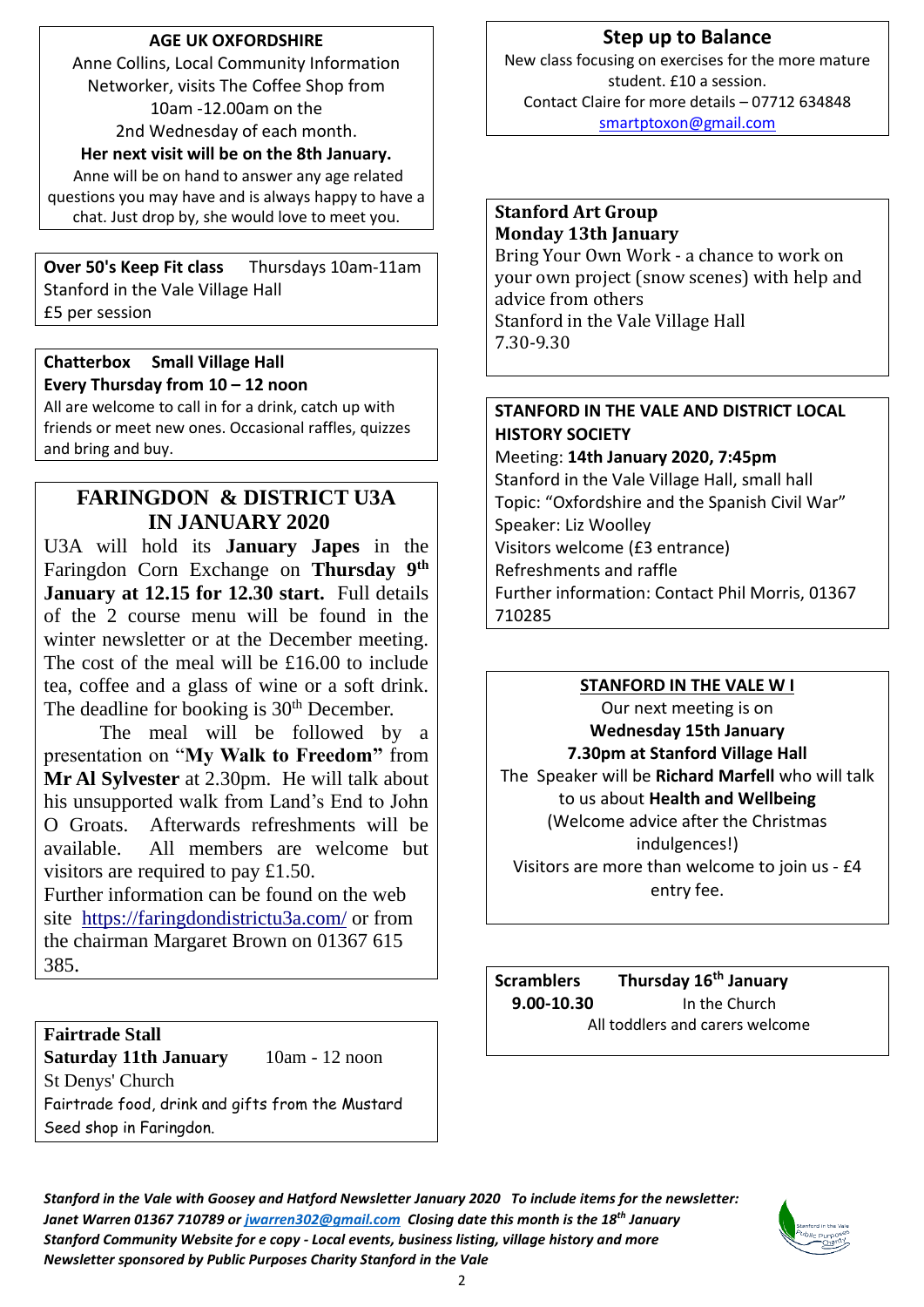## **REPAIR CAFÉ**

#### **January**

The Repair Café will be open again for your nonworking household equipment on **Saturday 18th January 2-4pm in the Coffee Shop**. If you have any unusual equipment that might need spare to repair you can always contact Derek Sayers [\(reco@clara.co.uk\)](mailto:reco@clara.co.uk) 01367 710283 beforehand so we can try and get the spares

## **February**

**On Saturday 15th February 2-4pm** at the Coffee Shop we hope to hold a "Portable Appliance Test" Day. Any household goods that you think could be

a safety hazard i.e. worn wiring, making electrical noises, going off and on etc bring it along and let us test it and make sure it is safe.

## **STANFORD IN THE VALE GARDENING CLUB**

The next meeting will be on **Wednesday, January 22nd in the Village hall at 7.30pm.**

The speaker will be Virginia Grant on "The Winter Garden - including snowdrops - at Kingston Bagpuize House".

(Details will be given at the meeting concerning the Club's outing to KIngston Bagpuize's Snowdrop Fair on Sunday 23rd February.)

Refreshments and a Raffle.

Visitors will be welcome for a £3.00 entry fee. For more information contact Rosemary Packer. Tel. 01367 710494



## **Sunday January 26 th**

**CHURCH** - but not as you may know it! Come and join us for an hour of crafts, discussion and singing based on a Biblical theme, followed by afternoon tea. For all the family! **4-5.30pm In The Village Hall**

#### **Monthly Film Afternoon for Over 50's**

Come and enjoy a cinema afternoon on 4**th Monday of each month** in the small Hall at Stanford in the vale Village hall. **Starts at 2pm.** Tea and coffee plus cakes and supplied with the film for **£3.50 per person. Next showing is on Monday 27 th January 2019** For information on the film showing you can call into Chatterbox or phone Mandy on 07827 235 429 This event is organised by the Community Network team at Age UK Oxfordshire.

## **Future Events**

## **A traditional pantomime suitable for all the family** *Stanford Drama Group presents* **Cinders The True Story by David Tristram**

starring *Cinderella*

*Flying Ducks Publications* What really happened to Cinderella on the night of the Prince's Ball? Did Buttons really find a pumpkin which

was turned into a golden coach by the 'Fairy' Godmother? The truth will amaze you! You may even

find that you do believe in fairies after all!! **VENUE**: Stanford in the Vale Village Hall

**DATES**: **Thursday 6th February 7.30pm, Friday 7th February 7.30pm, Saturday 8th February** *2.30pm Matinee* **and 7.30pm**. Doors open at 7pm for evening performances and *2pm for the Matinee.* 

**TICKETS**: £8 and £6 for concessions. Tickets are available from Stanford Coffee Shop (next door to the Co-op).

A Bar is available for all evening performances. For all enquiries please call 01367 710400.

## **Functional Fitness MOT**

**• Strength, Balance & Flexibility assessments** 

- **Health and Wellbeing Advice**
- **Activity Information**

**Venue: Stanford in the Vale Village Hall Date: Monday 10 February 2020 Time: 9:30 am - 11:30 am To book your free space, contact: Anna Clarke 07801203501 anna.clarke@southandvale.gov.uk**